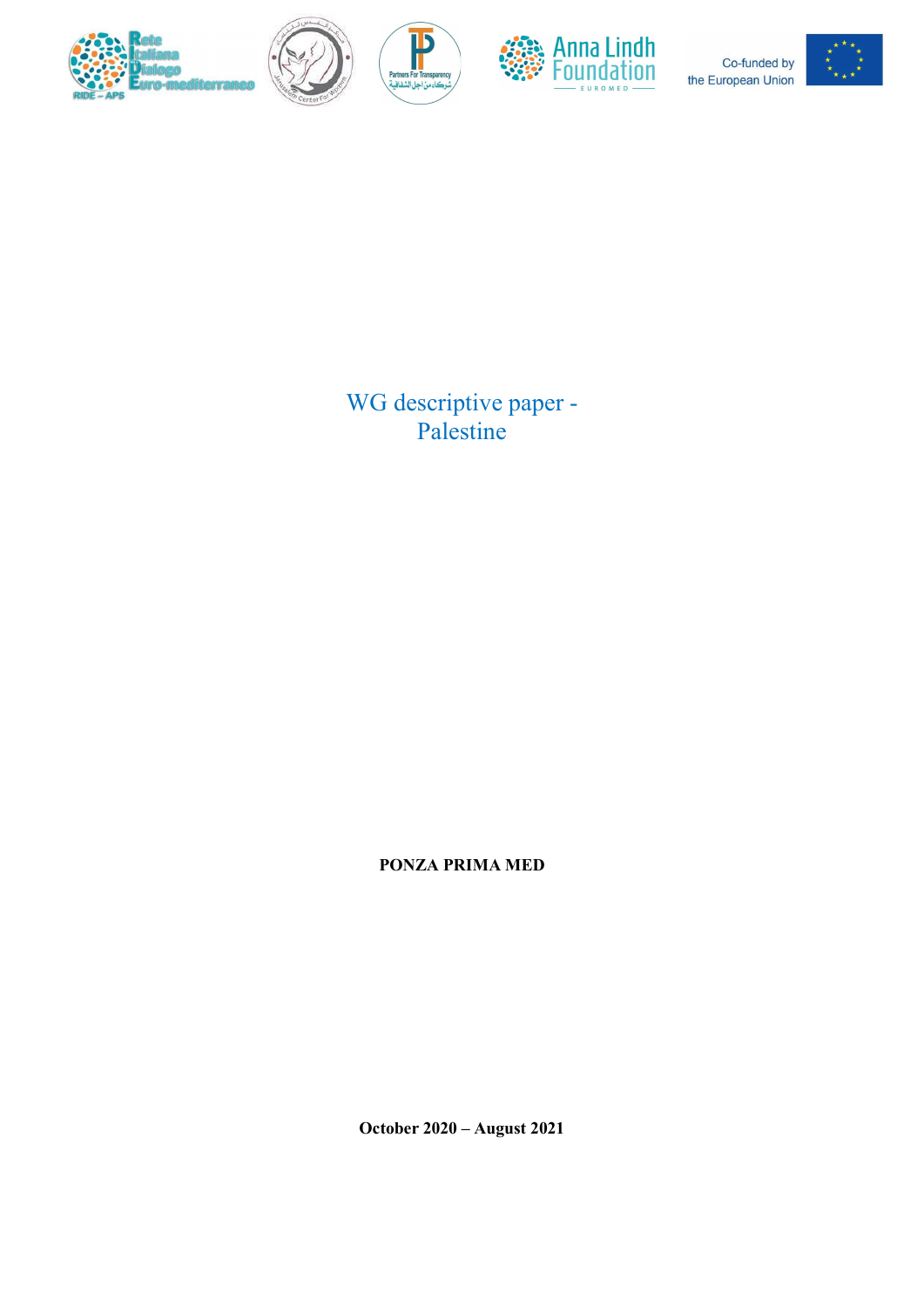





# Deliverable 2. Capitalization and visibility actions<sup>1</sup>

To ensure the proper development of the project's specific objectives

The selection and promotion of at least 3 best practices that can be easily carried out in the Mediterranean region in the following areas: circular water management, agro-food and farming.

the partners are invited to take capitalization and visibility actions; therefore, they should draft a descriptive paper in which they define and explicate the best practices individuated on their territory.

# Guidelines for the descriptive paper

Each Partner is required to fill in the following descriptive paper, paying a particular attention to the description of the source of such practices, providing as detailed information as to making the practices replicable.

# Partners (please choose one):

JERUSALEM CENTER FOR WOMEN

Best practice Name of the best practice

Ecological Agriculture.

## Scope

1. Which of the following areas, namely circular water management, agro-food and farming does the best practice (1) refer to?

It refers to agro-food.

2. Description / summarization / information of the content of the best practice (1)

Definition of Eco-Agriculture.

Importance, methods, components, concepts of ecological farming agriculture.

Approaches of ecological farming, sustainability, soil health, examples of eco-Agriculture, field visiting, and practical training.

Managing soil nutrients, maintaining biological diversity, producing healthy food, and reducing production costs. Around the spring, there is an area of 7 dunums, there is a source for irrigation as well (about a cubic metre of water in 48 hours). In addition to the introducing the cultivation of medicinal plants such as rosemary, thyme, among others. The target group is going to buy such plants and extract essential oils from them. This project will reduce production costs by growing these plants.

3. Description / summarization / information of the approach of the best practice (1). Is there used a bottomup or a top-down approach? Why?

The approach of the Eco-Agriculture is a top-down approach.

Since it is easier to explain the approach and provide participants (target group) with the needed information from general concepts to specific.

The importance and role of agriculture in the Palestinian home will be explained in general. Then the types of farming used; environmental and intensive farming, and the difference between them will be addressed.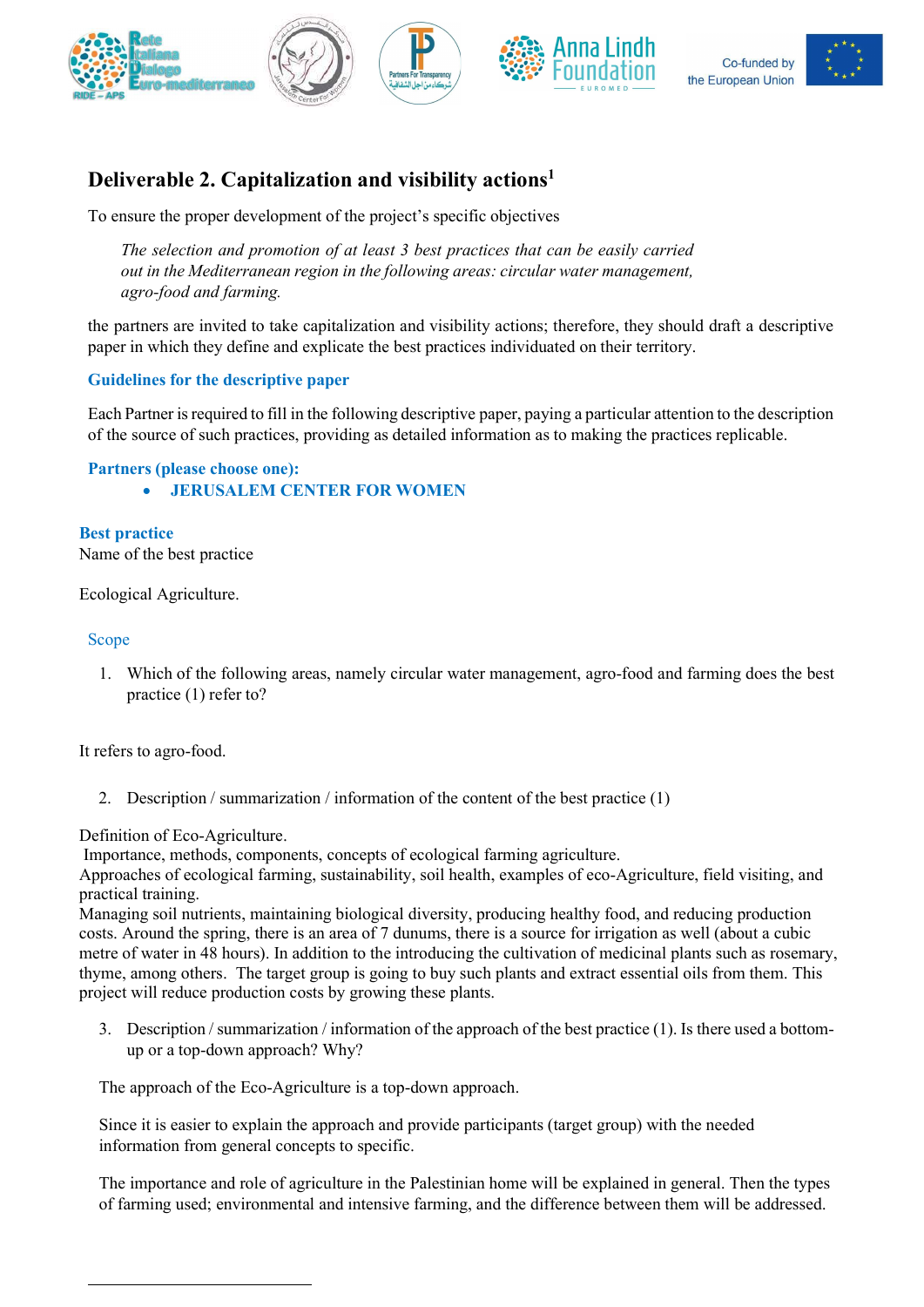









- $<sup>1</sup>$  The deliverable's number refers to the activities set out in the project's full documents.</sup>
- 4. Description / summarization / information of the traditional and historical references. How long has the practice been in force?

Some of the farmers in this area are still using the traditional tools and methods to grow and harvest the plants, this might help to attract participants. Regarding the historical references, our grandparents and the older generation, who lived in east Jerusalem, used the Eco-farming spontaneously and unintentionally since ancient times.

The target area is a historical area that Jesus visited, it had a religious and historical value since the Roman and Turkish eras, as it was a place where pilgrims and tourists coming to visit the Holy Land used to rest. Therefore, farmers of the area were dependent on agriculture since ancient times, they used to sell their products to pilgrims and tourists. They used the traditional agriculture to maintain the quality of the soil and the organic products.

# Target group

1. Who is your main target group?

The target group is women and men living in Al-Eizariya town, people with special needs, and women beneficiaries of the medicinal plants cultivation.

2. Do you plan to involve any precise ethnic subgroup?

There are no ethnic subgroups.

3. Do you wish to address any specific vulnerable group (e.g., elderly, youth with disabilities, women in rural areas, etc.)?

Women of all ages in rural areas.

4. Description / summarization / information of the features of the target group (gender, age, and type of education)

The feature of the target group: preferably women who are ready to work on eco-farming.

# Stakeholders

5. How many stakeholders the WG intends to involve in the best practice (1)?

Municipality of Al-Eizariya. In addition to the related organizations and communities in Al-Eizariya town.

#### Representative organizer

6. Who is the main person/representative or organizer who takes decisions and oversees the best practice (1)?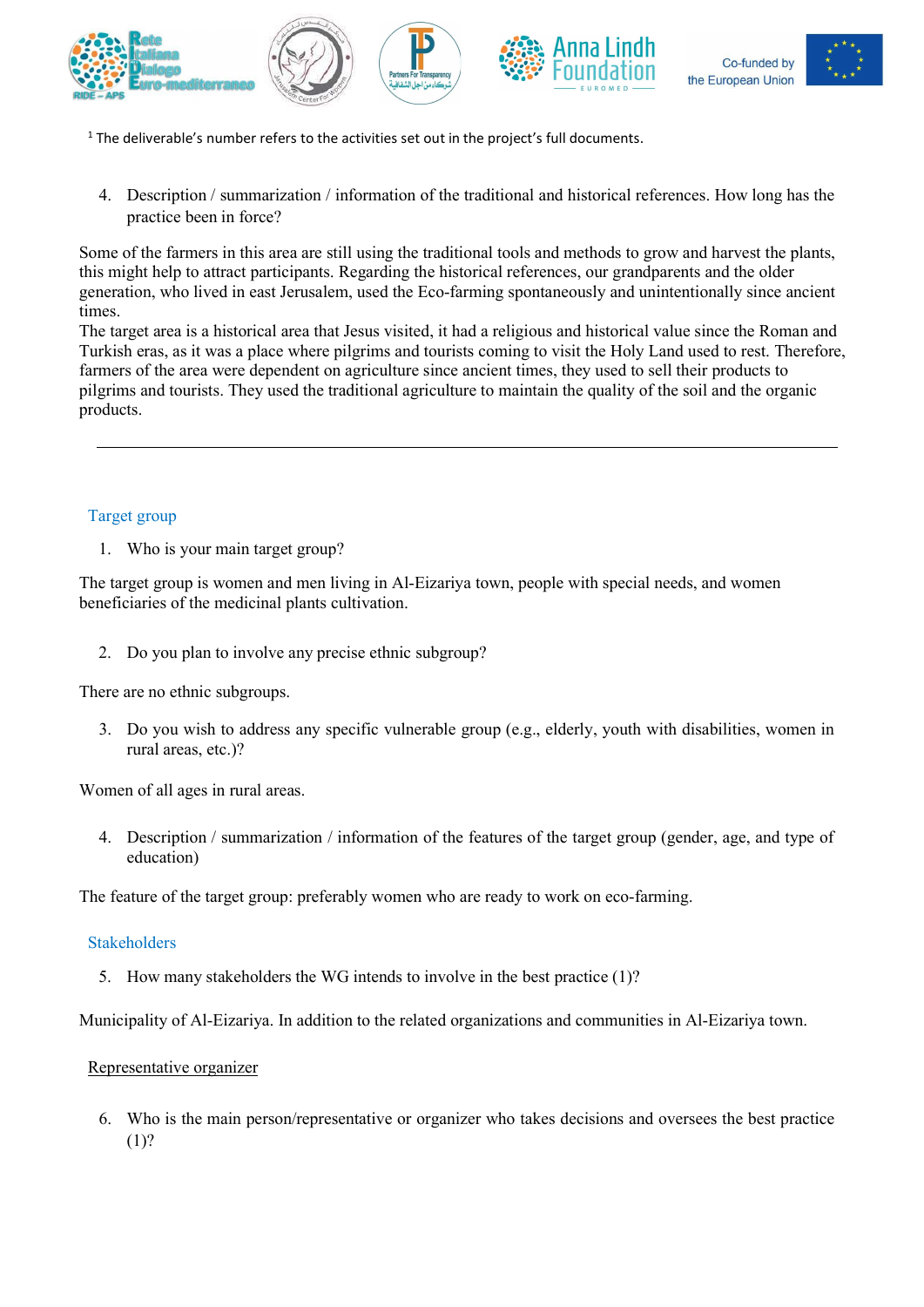









Fadwah Khawaja, Mohammad Alqurneh.

7. How were the rules of maintaining the practice defined? Who defined them and how?

The rules for preserving environmental agriculture depend on the availability, preservation, utilization and sustainability of the main elements, namely: the source of water, people, and land.

These elements are linked to the development of ecological agriculture. The experts have already visited the site, conducted the study there, and talked to the farmers there for a better comprehension.

There is a land of seven dunums, there are unused lands that need rehabilitation, there are sources of water (Ain Al-Hodh and Ain Al-Muhandis), and there are women and farmers who work in the production of medicinal plants, as we need to practice environmental agriculture to obtain a natural, chemical-free, organic product.

## Representative of a vulnerable group

8. Is there a representative of a vulnerable group? Please explain the role.

Yes, women are the vulnerable group and their role is to implement the project.

## Representative of the Municipality

9. Is there a key person from Municipality/decision-maker, who is taking decisions and care for the practice at the Municipality level? Please explain the role.

The key person is from the engineering and projects unit in the municipality. The role is technical; following up, monitoring, and supervising.

#### Other stakeholders

10. Is there a person from the most relevant other stakeholders (Universities, Consortium, NOGs)? Please explain the role.

Universities, their role is to conduct researches and provide laboratories.

#### **Location**

11. In which part of the country the best practice (1) will be adopted? Are there any specific geographical characteristics needed?

South East Jerusalem - Al-Eizariya - Wadi Al-Hodh (spring)

There are natural areas, water resources for irrigation, rich agricultural land, and an ancient pond, it's close to Jordan valley climate.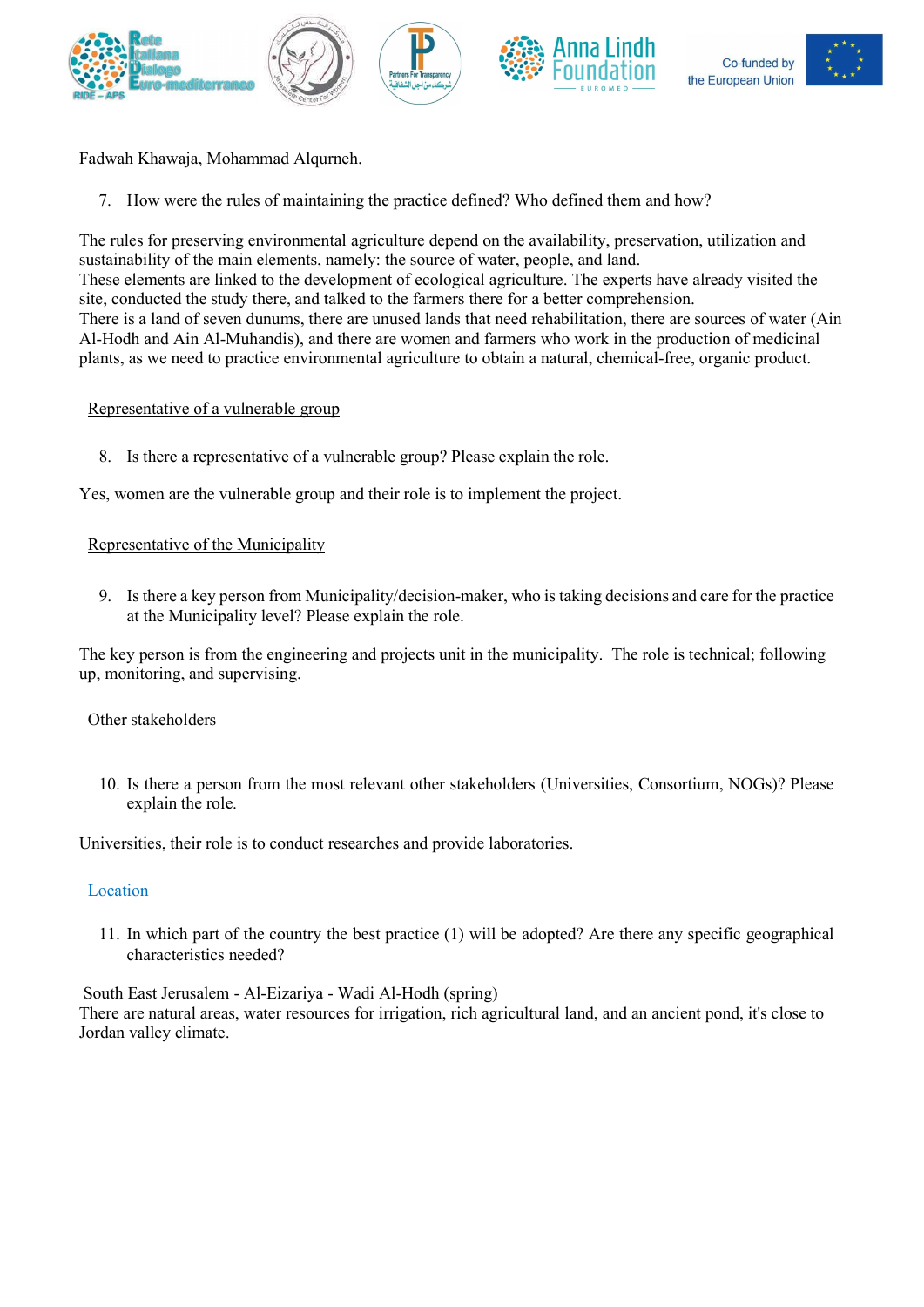









12. Description / summarization / information of the place, explain if there is any cultural, historical, social connection to the main aim of the best practice (1)

In the Wadi Al-Hodh area, there are natural springs, an ancient pond, and agricultural lands which correlated with the roots of peoples in this land, i.e. farmers have been planting this land for decades. These elements will support our aims to introduce Eco-Agriculture, and promote this practice among women-farmers.

13. How is Climate Change predicted to modify the context of the practice? Will this affect the best practice (1)?

Due to the reduced rainfall and hot weather conditions in the last few years, there aren't enough water resources to irrigate the crops. Therefore, we predict that this practice will enhance climate change mitigation, as it doesn't require much water.

# Period

14. How much time is necessary for the implementation of the best practice (1)? When will the benefits (in terms of sustainability and development) start appearing?

Five working days. After around one year.

15. How does the WG see the future of the best practice (1)?

The WG believes that this practice will be useful for families, and it will encourage them to consume healthy food.

It will increase their income.

It will save their lands from the Israeli occupation.

Growing medicinal plants saves water and reduces production costs.

# **Methods**

- 16. Description / summarization / information of the roots of the best practice (1), please explain how the WG is planned to develop the practice and if any explain the methodology
- Training course for the target group
- Visiting Eco-Agro farms
- Practical training in the field.
	- 17. What means would be necessary for its replicability (natural capital, human capital, social capital, manufactured capital, and financial capital)

We believe that needs natural capital, human capital, social capital and financial capital for replicability.

18. What difficulties could be encountered during its implementation?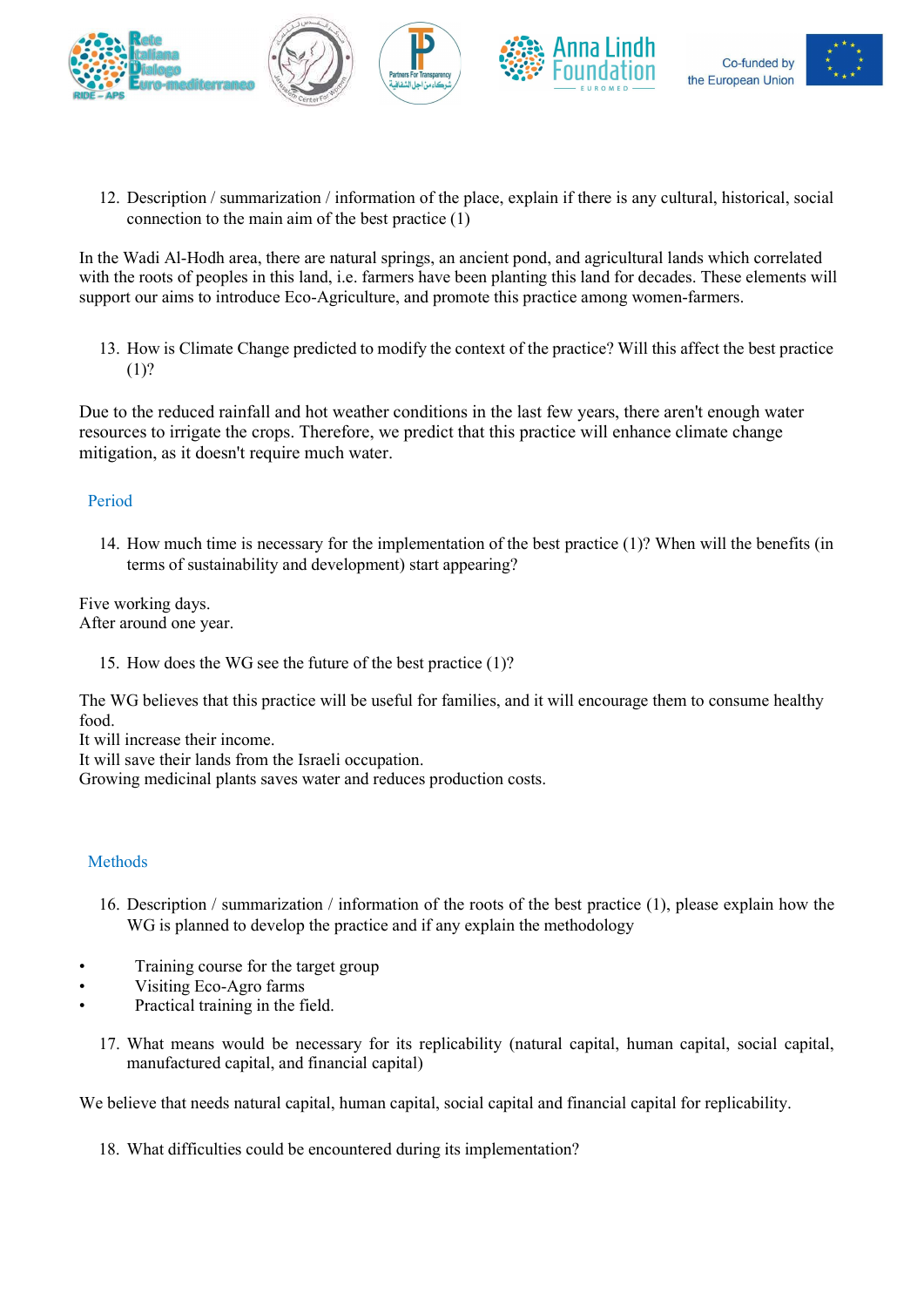







New lockdowns due to the Corona Pandemic. Israeli Occupation and settlements. Climate change.

# **Motive**

19. Why do you think your practice is good? What does it bring (e.g., local development, social cohesion, feeling of belonging, economic benefits, tourism development, networking, sustainable development, circular economy, etc.)? Why is it considered to be relevant?

It is healthy and safe for our life and environment, as we will reduce the use of pesticides and fertilizers, which harms the soil and human health. The project will also support families, and give women the chance to help their families. It will also promote sustainability and develop tourism.

Our target women are experienced in extracting essential oils from medicinal plants such as thyme, aloysia, and rosemary, as well as manufacturing cream, soaps and perfumes for medicinal use. They also manufacture soaps from honey.

The availability of the main project components, namely: a source of water, agricultural land and women, will lead to the success and continuity of the project.

20. Why do you think your practice is replicable and sustainable? Can the best practice be considered an adaptation or mitigation strategy?

 It is replicable and sustainable, as farmers and women will replant these lands after discovering the benefits of this practice. We believe that this practice will support the mitigation strategy, for growing more trees and using appropriate agricultural land management mitigate the emission of greenhouse gases.

# Best practice (2)

Name of the best practice (2)

Creating a deep connection between people and the land inherited from their ancestors.

# Scope

5. Which of the following areas, namely circular water management, agro-food and farming does the best practice (2) refer to?

It refers to farming.

6. Description / summarization / information of the content of the best practice (2)

Connecting local people with the land to promote sustainability in terms of linking the generations together, going back to the ancestors' occupation, and realizing the land's value in economic, political and social terms. In Arabic, there's a proverb that says: Land is dignity.

7. Description / summarization / information of the approach of the best practice (2). Is there used a bottomup or a top-down approach? Why?

The approach is a top-down approach, as it is easier to explain the approach and provide the target group with the needed information from general concepts to specific.

 $1$  The deliverable's number refers to the activities set out in the project's full documents.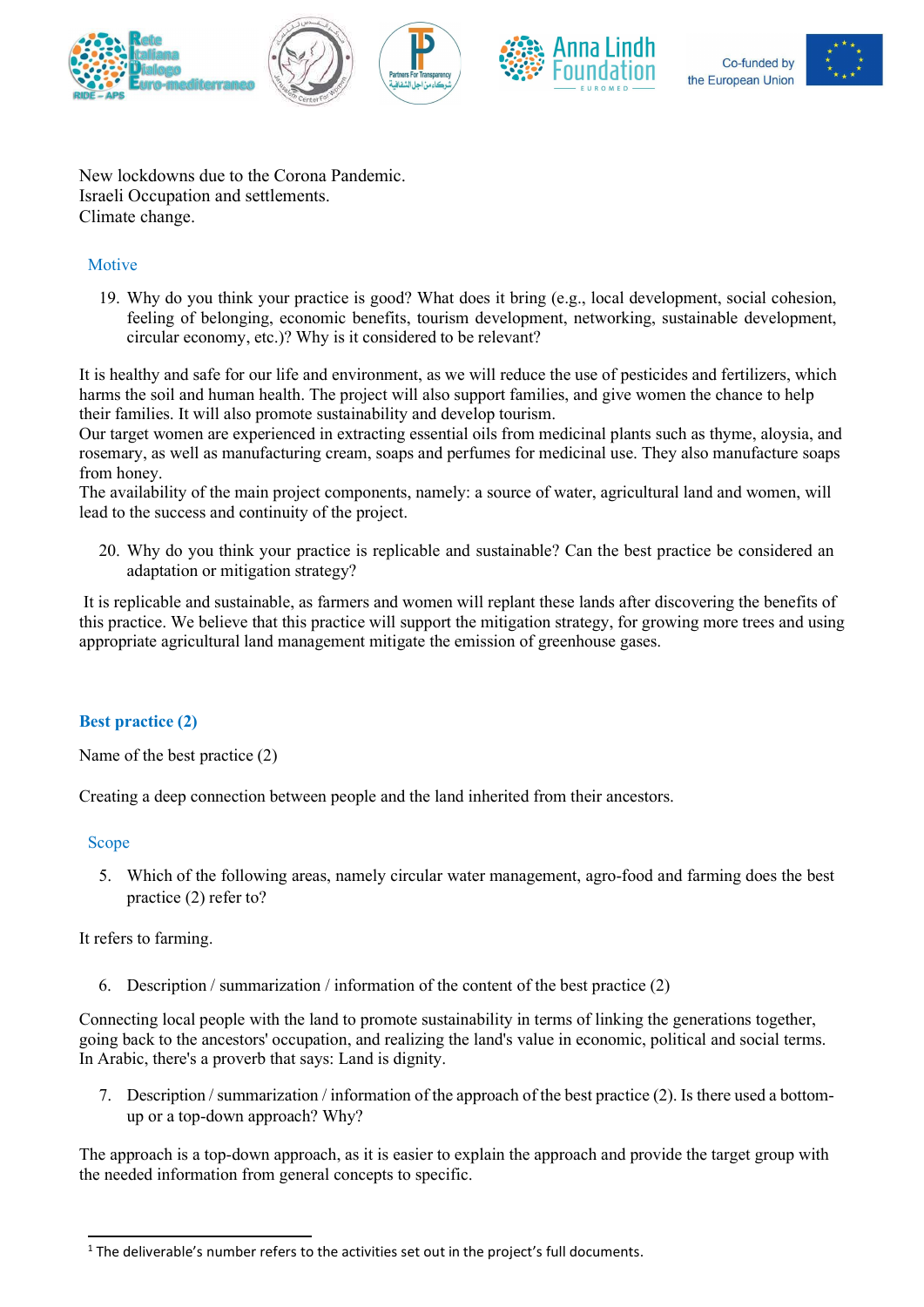

8. Description / summarization / information of the traditional and historical references. How long has the practice been in force?

The land is our inheritance from parents and grandparents. Therefore, we must adhere to this heritage to save the land.

## Target group

21. Who is your main target group?

The target group is women and men living in Al-Eizariya town.

22. Do you plan to involve any precise ethnic subgroup?

There are no ethnic subgroups.

23. Do you wish to address any specific vulnerable group (e.g., elderly, youth with disabilities, women in rural areas, etc.)?

Women of all ages in rural areas.

24. Description / summarization / information of the features of the target group (gender, age, and type of education)

The feature of the target group: preferably women who are ready to work on eco-farming.

#### Stakeholders

25. How many stakeholders the WG intends to involve in the best practice (2)?

Municipality of Al-Eizariya. In addition to the related organizations and communities in Al-Eizariya town.

#### Representative organizer

26. Who is the main person/representative or organizer who takes decisions and oversees the best practice  $(2)?$ 

Fadwah Khawaja, Haroon Atawnah.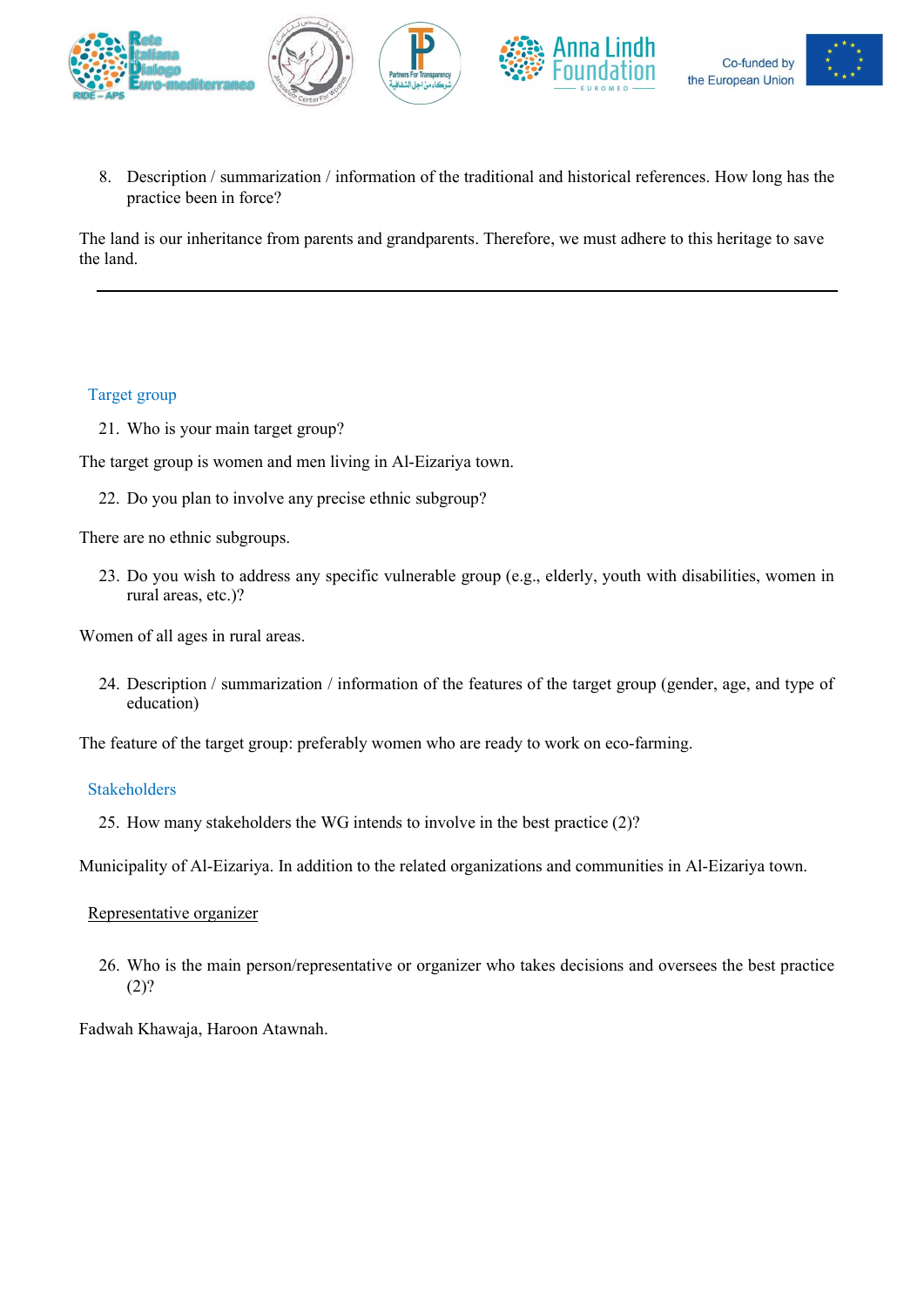





27. How were the rules of maintaining the practice defined? Who defined them and how?

Practicing agriculture to connect farmers with their land, cultivating the land to provide food for their families and increase their income.

## Representative of a vulnerable group

28. Is there a representative of a vulnerable group? Please explain the role.

Yes, women are the vulnerable group and their role is to implement the project.

## Representative of the Municipality

29. Is there a key person from Municipality/decision-maker, who is taking decisions and care for the practice at the Municipality level? Please explain the role.

The key person is from the engineering and projects unit in the municipality. The role is technical; following up, monitoring, and supervising.

## Other stakeholders

30. Is there a person from the most relevant other stakeholders (Universities, Consortium, NOGs)? Please explain the role.

Universities, their role is to conduct researches and provide laboratories. Land Authority.

#### Location

31. In which part of the country the best practice (2) will be adopted? Are there any specific geographical characteristics needed?

 South East Jerusalem - Al-Eizariya - Wadi Al-Hodh (spring) There are natural areas, water resources for irrigation, rich agricultural land, and an ancient pond, it's close to Jordan valley climate.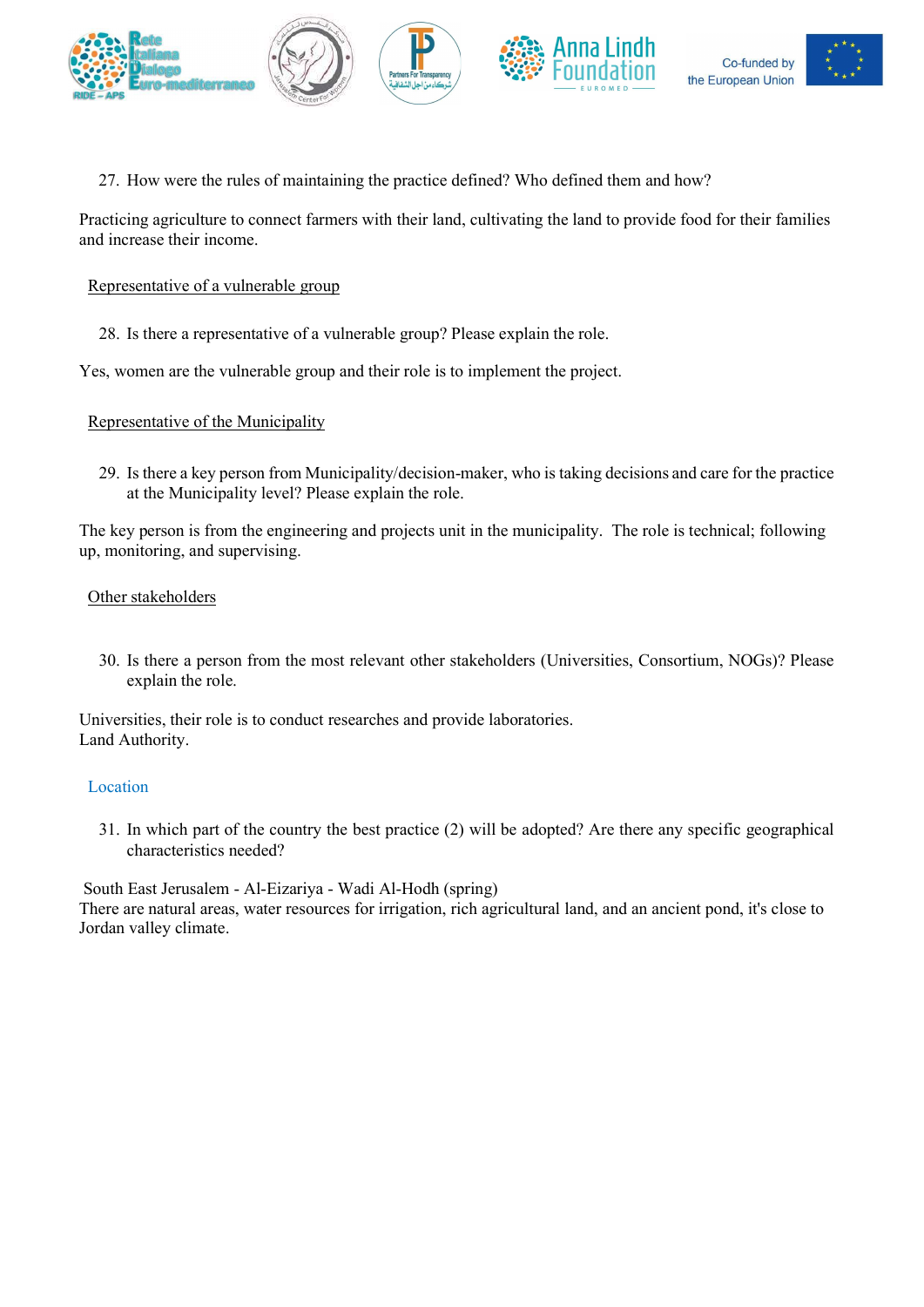









32. Description / summarization / information of the place, explain if there is any cultural, historical, social connection to the main aim of the best practice (2)

In the Wadi Al-Hodh area, there are natural springs, an ancient pond, and agricultural lands which correlated with the roots of peoples in this land, i.e. farmers have been planting this land for decades. These elements will support our aims to introduce Eco-Agriculture, and promote this practice among women-farmers.

33. How is Climate Change predicted to modify the context of the practice? Will this affect the best practice  $(2)?$ 

Climate change contributes to global warming, leads to a decrease in crop production, and thus affects crops' quality, quantity and economic viability, which weakens farmers and as a result they abstain from cultivation in the region.

# Period

34. How much time is necessary for the implementation of the best practice (2)? When will the benefits (in terms of sustainability and development) start appearing?

Five working days. After around one year.

35. How does the WG see the future of the best practice (2)?

The WG believes that this practice will be useful for families, and it will encourage them to consume healthy food.

It will increase their income.

It will save their lands from the Israeli occupation.

Keeping farmers planting their lands.

# Methods

- 36. Description / summarization / information of the roots of the best practice (2), please explain how the WG is planned to develop the practice and if any explain the methodology
- Providing a training course for the target group.
- Providing practical training in the field.
- Providing brochures about taking care of the land.
- Planting forest trees on Earth Day.
	- 37. What means would be necessary for its replicability (natural capital, human capital, social capital, manufactured capital, and financial capital)

We believe that needs natural capital, human capital, social capital and financial capital for replicability.

38. What difficulties could be encountered during its implementation?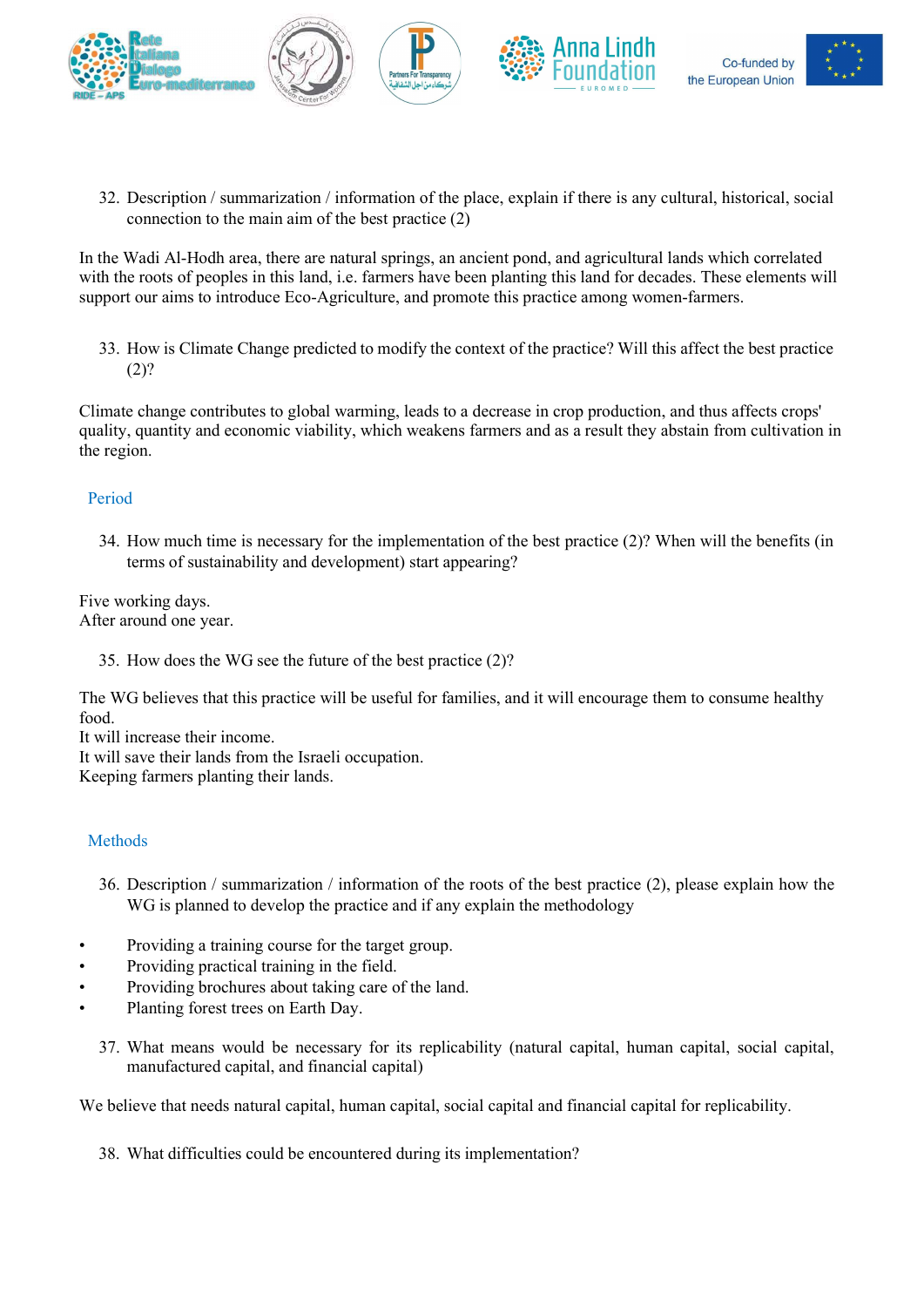







New lockdowns due to the Corona Pandemic. Israeli Occupation and settlements. Climate change.

# **Motive**

39. Why do you think your practice is good? What does it bring (e.g., local development, social cohesion, feeling of belonging, economic benefits, tourism development, networking, sustainable development, circular economy, etc.)? Why is it considered to be relevant?

It is healthy and safe for our life and environment, as we will reduce the use of pesticides and fertilizers, which harms the soil and human health. The project will also support families, and give women the chance to help their families. It will also promote sustainability and develop tourism.

40. Why do you think your practice is replicable and sustainable? Can the best practice be considered an adaptation or mitigation strategy?

 It is replicable and sustainable, as farmers and women will replant these lands after discovering the benefits of this practice. We believe that this practice will support the mitigation strategy, for growing more trees and using appropriate agricultural land management mitigate the emission of greenhouse gases.

# Best practice (3)

Name of the best practice (3)

Optimal use of Ain Al-Hodh water.

# Scope

9. Which of the following areas, namely circular water management, agro-food and farming does the best practice (3) refer to?

It refers to circular water management.

10. Description / summarization / information of the content of the best practice (3)

Flood irrigation method, which has been used since ancient times.

Introducing the participants to the ancient and modern irrigation systems, rehabilitating the ancient Roman aqueduct that feeds the spring. Rehabilitating the source of the spring, rehabilitating the existing pond and preserving the water, using the pond for fish farming. As well as rationalizing irrigation water consumption, using solar-powered water pump systems, and using drinking water treatment for human consumption in order to utilize the spring's water.

11. Description / summarization / information of the approach of the best practice (3). Is there used a bottomup or a top-down approach? Why?

It's a top-down approach.

As it is easier to explain the approach and provide participants (target group) with the needed information from general concepts to specific.

 $<sup>1</sup>$  The deliverable's number refers to the activities set out in the project's full documents.</sup>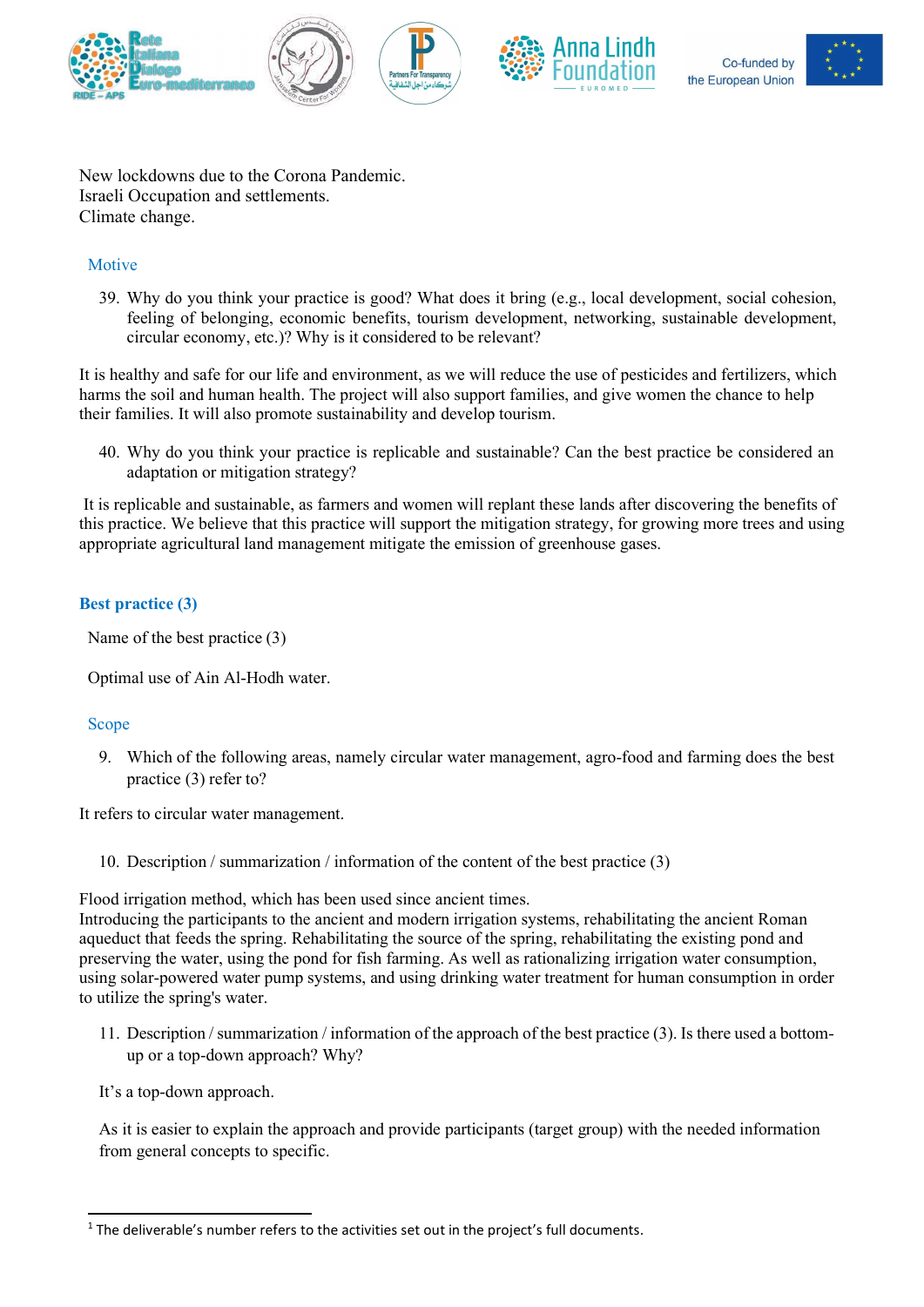

12. Description / summarization / information of the traditional and historical references. How long has the practice been in force?

The flood irrigation method has been used for hundreds of years. The sprinkler method was used from 1960 to 1990.

## Target group

41. Who is your main target group?

The target group is women and men living in Al-Eizariya town.

42. Do you plan to involve any precise ethnic subgroup?

There are no ethnic subgroups.

43. Do you wish to address any specific vulnerable group (e.g., elderly, youth with disabilities, women in rural areas, etc.)?

Women of all ages in rural areas.

44. Description / summarization / information of the features of the target group (gender, age, and type of education)

The feature of the target group: preferably women who are ready to work on eco-farming.

#### Stakeholders

45. How many stakeholders the WG intends to involve in the best practice (3)?

Municipality of Al-Eizariya. In addition to the related organizations and communities in Al-Eizariya town.

#### Representative organizer

46. Who is the main person/representative or organizer who takes decisions and oversees the best practice (3)?

Fadwah Khawaja, Fatima Faroun.

47. How were the rules of maintaining the practice defined? Who defined them and how?

Agricultural lands and sources of water are available, where about 1 cubic metre of water is pumped from the spring within 48 hours.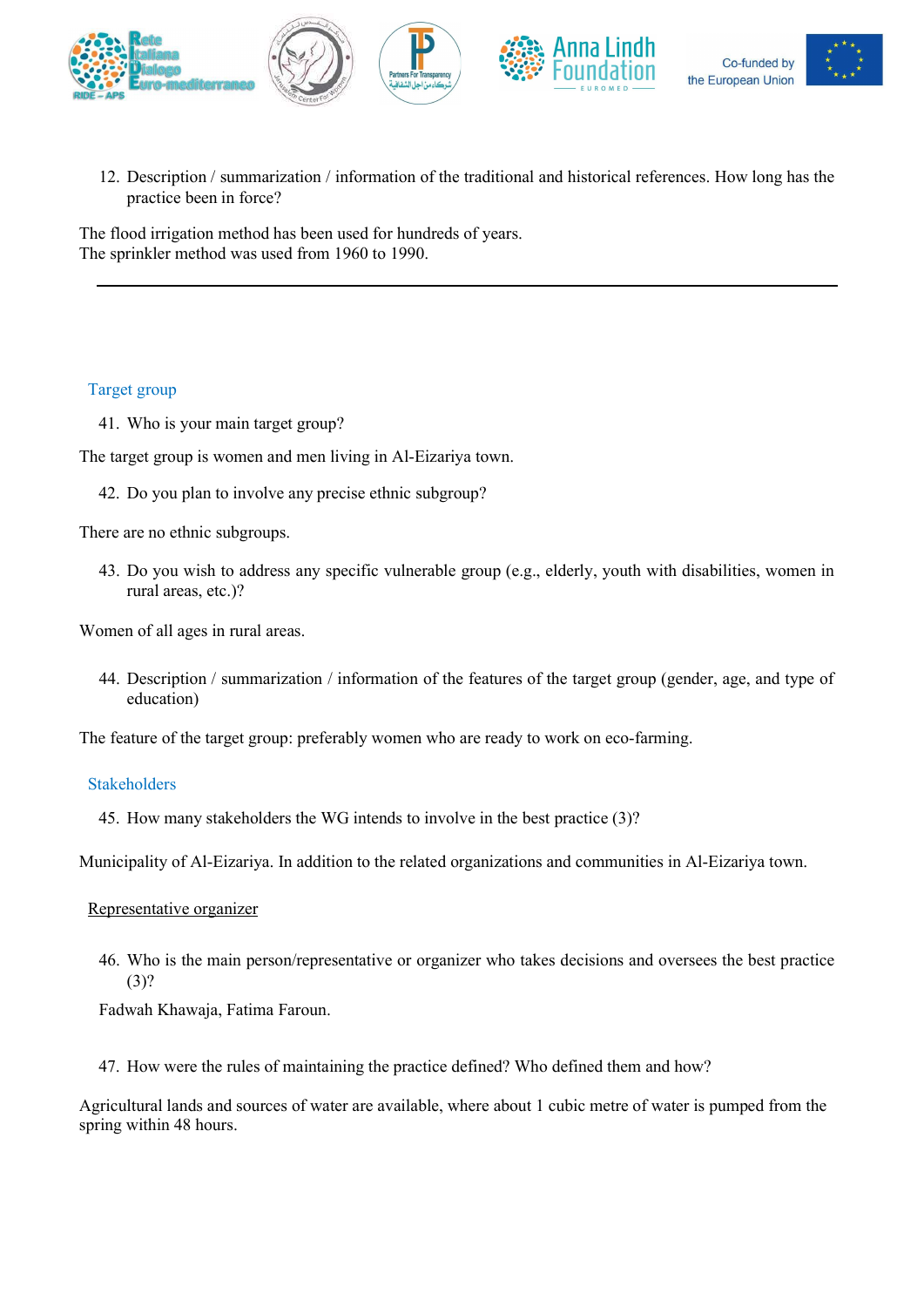









#### Representative of a vulnerable group

48. Is there a representative of a vulnerable group? Please explain the role.

Yes, women are the vulnerable group and their role is to implement the project.

## Representative of the Municipality

49. Is there a key person from Municipality/decision-maker, who is taking decisions and care for the practice at the Municipality level? Please explain the role.

The key person is from the engineering and projects unit in the municipality. The role is technical; following up, monitoring, and supervising.

#### Other stakeholders

50. Is there a person from the most relevant other stakeholders (Universities, Consortium, NOGs)? Please explain the role.

Universities, their role is to conduct researches and provide laboratories.

### Location

51. In which part of the country the best practice (3) will be adopted? Are there any specific geographical characteristics needed?

South East Jerusalem - Al-Eizariya - Wadi Al-Hodh (spring)

There are natural areas, water resources for irrigation, rich agricultural land, and an ancient pond, it's close to Jordan valley climate.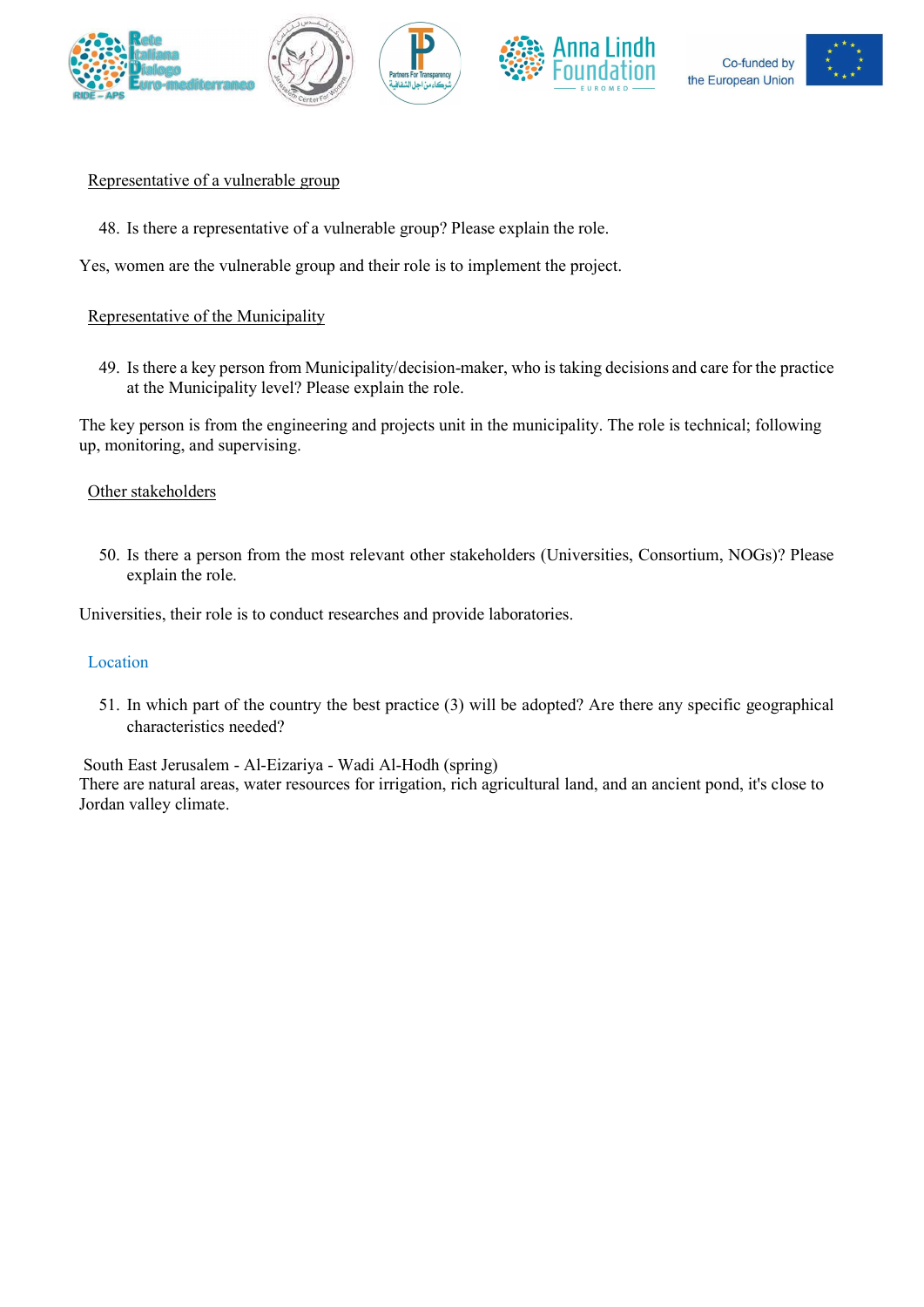









52. Description / summarization / information of the place, explain if there is any cultural, historical, social connection to the main aim of the best practice (3)

In the Wadi Al-Hodh area, there are natural springs, an ancient pond, and agricultural lands which correlated with the roots of peoples in this land, i.e. farmers have been planting this land for decades. These elements will support our aims to introduce Eco-Agriculture, and promote this practice among women-farmers.

53. How is Climate Change predicted to modify the context of the practice? Will this affect the best practice (3)?

Due to the reduced rainfall and hot weather conditions in the last few years, there aren't enough water resources to irrigate the crops. Therefore, we predict that this practice will enhance climate change mitigation, as it doesn't require much water.

# Period

54. How much time is necessary for the implementation of the best practice (3)? When will the benefits (in terms of sustainability and development) start appearing?

Five working days. After around one year.

55. How does the WG see the future of the best practice (3)?

Starting to use a moisture meter to detect plants' need for irrigation.

# Methods

- 56. Description / summarization / information of the roots of the best practice (3), please explain how the WG is planned to develop the practice and if any explain the methodology
- 1- Water consumption rationalization
- 2- Types of irrigation systems
- 3- Using the irrigation systems device
	- 57. What means would be necessary for its replicability (natural capital, human capital, social capital, manufactured capital, and financial capital)

We believe that needs natural capital, human capital, social capital and financial capital for replicability.

58. What difficulties could be encountered during its implementation?